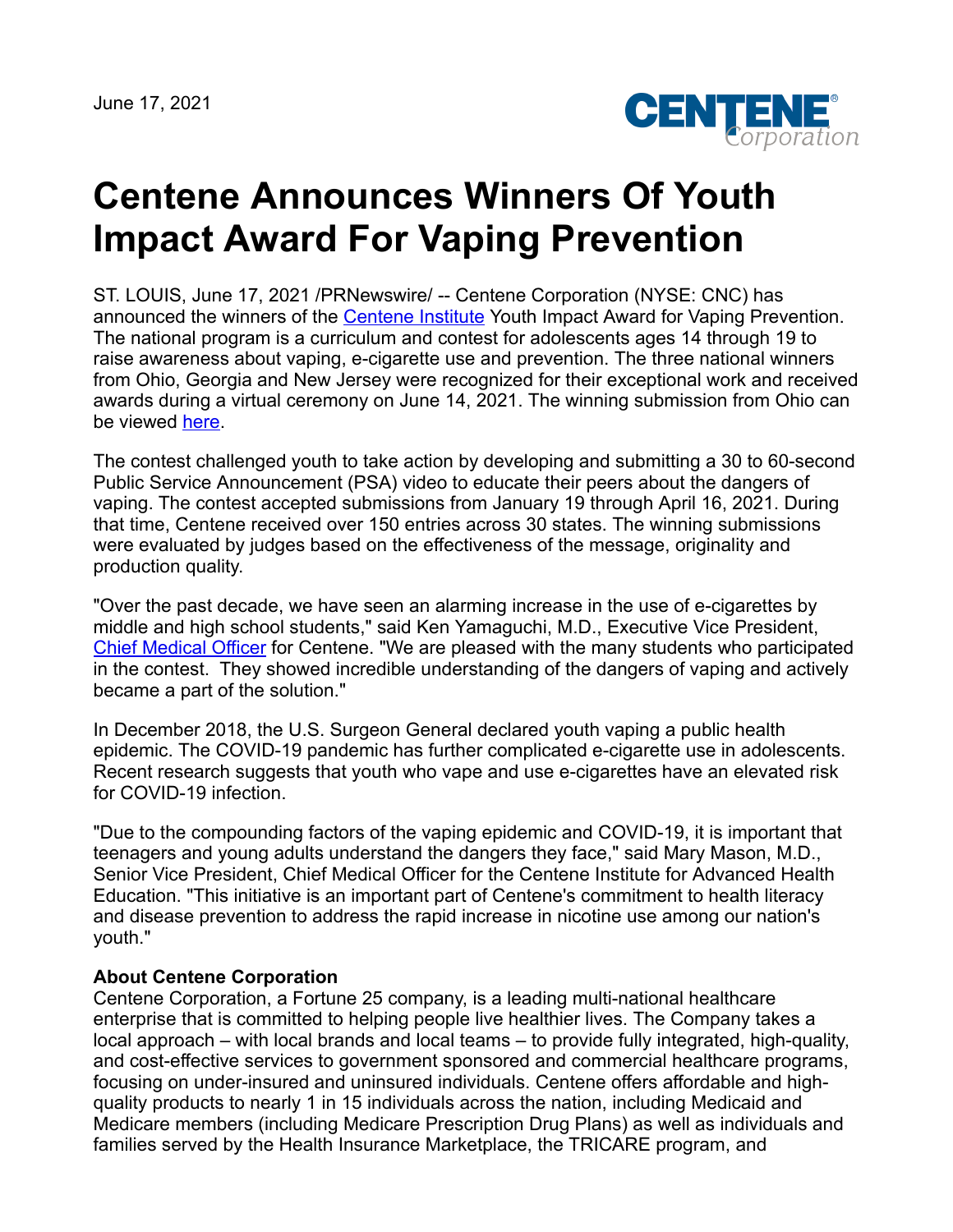individuals in correctional facilities. The Company also serves several international markets, and contracts with other healthcare and commercial organizations to provide a variety of specialty services focused on treating the whole person. Centene focuses on long-term growth and the development of its people, systems and capabilities so that it can better serve its members, providers, local communities, and government partners.

Centene uses its investor relations website to publish important information about the Company, including information that may be deemed material to investors. Financial and other information about Centene is routinely posted and is accessible on Centene's investor relations website, [http://investors.centene.com](http://investors.centene.com/).

## *Forward-Looking Statements*

*All statements in this press release that are not purely historical facts are forward-looking statements within the meaning of Section 27A of the Securities Act of 1933, as amended and Section 21E of the Securities Exchange Act of 1934, as amended. Without limiting the foregoing, forward-looking statements often use words such as "believe," "anticipate," "plan," "expect," "estimate," "intend," "seek," "target," "goal," "may," "will," "would," "could," "should," "can," "continue" and other similar words or expressions (and the negative thereof).*

*In particular, these statements include, without limitation, statements about our settlements with Ohio and Mississippi to resolve claims made by the states with regard to practices at Envolve, our pharmacy benefits manager subsidiary, and other possible future claims and settlements related to the practices at Envolve and our ability to settle claims with other states within the reserve estimate we have recorded and on other acceptable terms, or at all, future operating or financial performance, market opportunity, growth strategy, competition, expected activities in completed and future acquisitions, including statements about the impact of our proposed acquisition of Magellan Health, Inc. (Magellan Health and such acquisition, the Magellan Acquisition), our recently completed acquisition of WellCare Health Plans, Inc. (WellCare and such acquisition, the WellCare Acquisition), other recent and future acquisitions, investments and the adequacy of our available cash resources. These forward-looking statements reflect our current views with respect to future events and are based on numerous assumptions and assessments made by us in light of our experience and perception of historical trends, current conditions, business strategies, operating environments, future developments and other factors we believe appropriate. By their nature, forward-looking statements involve known and unknown risks and uncertainties and are subject to change because they relate to events and depend on circumstances that will occur in the future, including economic, regulatory, competitive and other factors that may cause our or our industry's actual results, levels of activity, performance or achievements to be materially different from any future results, levels of activity, performance or achievements expressed or implied by these forward-looking statements. These statements are not guarantees of future performance and are subject to risks, uncertainties and assumptions. All forward-looking statements included in this press release are based on information available to us on the date of this press release. Except as may be otherwise required by law, we undertake no obligation to update or revise the forward-looking statements included in this press release, whether as a result of new information, future events or otherwise, after the date of this press release. You should not place undue reliance on any forward-looking statements, as actual results may differ materially from projections, estimates, or other forward-looking statements due to a variety of important factors, variables and events including, but not limited to: the impact of COVID-19 on global markets, economic conditions, the healthcare industry and our results of operations and the response by governments and other third parties; the risk that regulatory or other approvals required for the Magellan Acquisition may be delayed or not obtained or are subject to*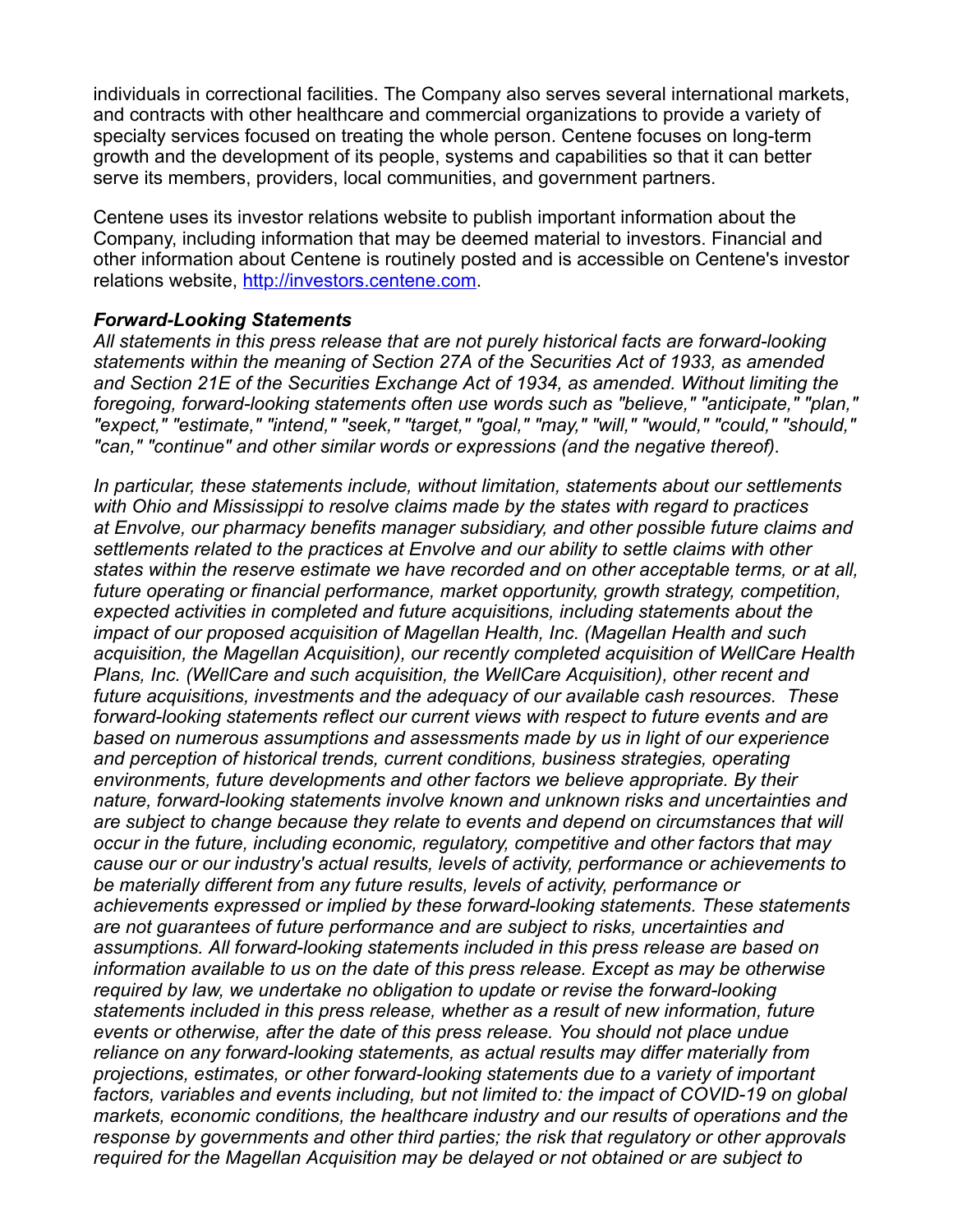*unanticipated conditions that could require the exertion of management's time and our resources or otherwise have an adverse effect on us; the possibility that certain conditions to the consummation of the Magellan Acquisition will not be satisfied or completed on a timely basis and accordingly the Magellan Acquisition may not be consummated on a timely basis or at all; uncertainty as to the expected financial performance of the combined company following completion of the Magellan Acquisition; the possibility that the expected synergies and value creation from the Magellan Acquisition or the WellCare Acquisition (or other acquired businesses) will not be realized, or will not be realized within the respective expected time periods; the risk that unexpected costs will be incurred in connection with the completion and/or integration of the Magellan Acquisition or that the integration of Magellan Health will be more difficult or time consuming than expected; the risk that potential litigation in connection with the Magellan Acquisition may affect the timing or occurrence of the Magellan Acquisition or result in significant costs of defense, indemnification and liability; a downgrade of the credit rating of our indebtedness, which could give rise to an obligation to redeem existing indebtedness; the inability to retain key personnel; disruption from the announcement, pendency, completion and/or integration of the Magellan Acquisition or from the integration of the WellCare Acquisition, or similar risks from other acquisitions we may announce or complete from time to time, including potential adverse reactions or changes to business relationships with customers, employees, suppliers or regulators, making it more difficult to maintain business and operational relationships; our ability to accurately predict and effectively manage health benefits and other operating expenses and reserves, including fluctuations in medical utilization rates due to the impact of COVID-19; competition; membership and revenue declines or unexpected trends; changes in healthcare practices, new technologies, and advances in medicine; increased healthcare costs; changes in economic, political or market conditions; changes in federal or state laws or regulations, including changes with respect to income tax reform or government healthcare programs as well as changes with respect to the Patient Protection and Affordable Care Act ("ACA") and the Health Care and Education Affordability Reconciliation Act, collectively referred to as the ACA and any regulations enacted thereunder that may result from changing political conditions, the new administration or judicial actions, including the ultimate outcome in "Texas v. United States of America" regarding the constitutionality of the ACA; rate cuts or other payment reductions or delays by governmental payors and other risks and uncertainties affecting our government businesses; our ability to adequately price products; tax matters; disasters or major epidemics; changes in expected contract start dates; provider, state, federal, foreign and other contract changes and timing of regulatory approval of contracts; the expiration, suspension, or termination of our contracts with federal or state governments (including but not limited to Medicaid, Medicare, TRICARE or other customers); the difficulty of predicting the timing or outcome of pending or future legal and regulatory proceedings or matters, including the ongoing regulatory review of claims against our PBM business or whether additional claims, reviews or investigations relating to our PBM business will be brought by other states, the federal government or shareholder litigants, or government investigations; challenges to our contract awards; cyber-attacks or other privacy or data security incidents; the exertion of management's time and our resources, and other expenses incurred and business changes required in connection with complying with the undertakings in connection with any regulatory, governmental or third party consents or approvals for acquisitions, including the Magellan Acquisition; disruption caused by significant completed and pending acquisitions making it more difficult to maintain business and operational relationships; the risk that unexpected costs will be incurred in connection with the completion and/or integration of acquisition transactions; changes in expected closing dates, estimated purchase price and accretion for acquisitions; the risk that acquired businesses will not be integrated successfully; restrictions and limitations in connection with our indebtedness; our ability to maintain or achieve improvement in*